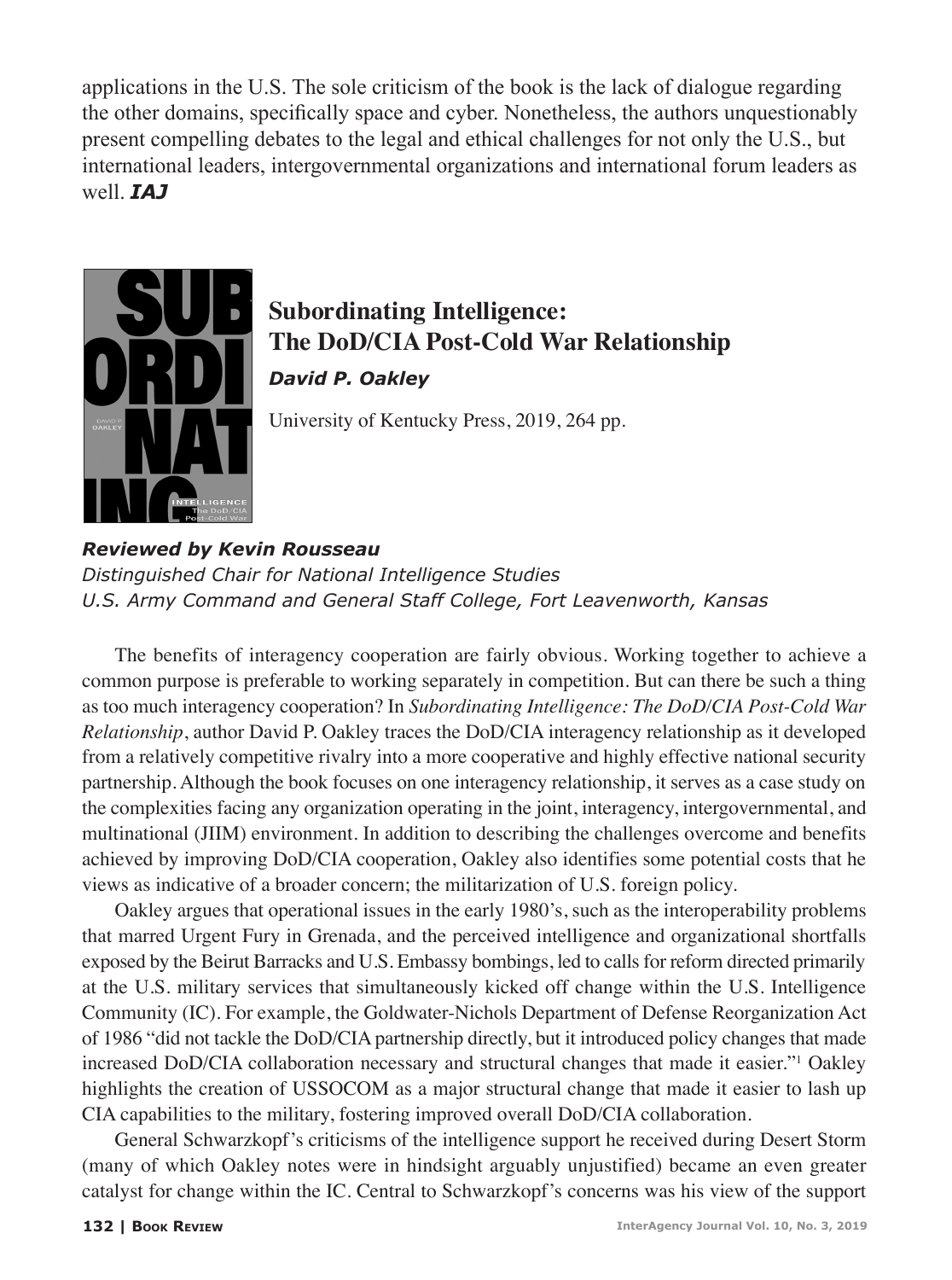relationships he expected as the combatant commander. Oakley provides an example of this when he discusses the U.S. Air Force Gulf War Air Power Survey and its description of CIA as a "supporting agency" and Schwarzkopf as a "supported commander." Oakley observes that "although many CIA officers and leaders agreed they were supporting military operations during Desert Storm, their definition of the term *support* probably more closely resembled that of *Webster's Dictionary* and not the command-relationship "support" that Schwarzkopf had in mind."<sup>2</sup> Such misunderstandings rooted in organizational language can be a significant issue while operating in the broader JIIM environment. A recent CGSC Foundation publication, *A Practitioner's Handbook for Interagency Leadership,* warns that organizational language can lead to miscommunication problems because separate organizations often develop a unique sense of the meaning of particular words. $3$ 

Oakley explains how the CIA/DoD relationship that lawmakers and military commanders called for in the 1980's and pursued in the 1990's was fundamentally different than previous CIA/ DoD relationships. The CIA was created in 1947 to be an independent service providing strategic intelligence collection and analysis to national-level leaders, but was criticized for inadequately supporting military combat operations—a mission not envisioned for the Agency at its founding. Congress took this criticism a step further by arguing that the CIA needed to be more responsive to DoD in peacetime as well. Oakley explains that "expanding the CIA's role to include supporting military operations to peacetime and giving regional commander's peacetime control of national systems were significant steps toward subordinating national intelligence to the combatant commander."4

Oakley digs further into potential complications posed by the "tension and unequal influence of DoD's priorities."<sup>5</sup> He notes that the significant imbalance in resourcing national security priorities leads policy makers to rely increasingly on the military, and the "military then becomes the lead while other organizations find themselves in supporting roles.<sup>"6</sup> *Interagency Leadership* explains that "if there is a situation in which the United States has an interest, the DoD will most likely play a role in supporting those interests."7 The U.S. military is the 800-pound gorilla in the JIIM, and although it is just one among many interagency partners, "DoD will most likely show up in numbers that are unimaginable to most other stakeholders."8 Oakley argues that this imbalance imposes an unforeseen cost with promoting a closer relationship between the CIA and DoD. Oakley claims that the CIA's focus on broader more strategic intelligence collection and analytic support to national-level decision-makers, "has been significantly distracted by the CIA's support to military operations."9 This underscores Oakley's broader concern with the overall militarization of U.S. foreign policy.10

Oakley, an assistant professor at National Defense University, began this study of CIA while a student at the U.S. Army School of Advanced Military Studies (SAMS).<sup>11</sup> While Oakley's SAMS monograph was a "good-news story" emphasizing the history and the benefits of the improved DoD/CIA relationship, his book takes a more developed and balanced view.<sup>12</sup> Although still a positive overall assessment of DoD/CIA cooperation, the potential unintended consequences that could emerge over the long-term are worth considering. Interagency cooperation and the improved capability to synchronize operations among multiple organizations that has been honed since 9/11 should be continually studied, re-evaluated, and adapted as needed to better cope with whatever new security challenges the 21<sup>st</sup> century may pose. **IAJ** 

*All statements of fact, opinion, or analysis expressed are those of the author and do not reflect the official positions or views of the Central Intelligence Agency (CIA) or any other U.S. government agency. Nothing in the contents should be construed as asserting or implying U.S. government authentication of information or CIA endorsement of the author's views. This material has been reviewed by the CIA to prevent the disclosure of classified information. This does not constitute an official release of CIA information*